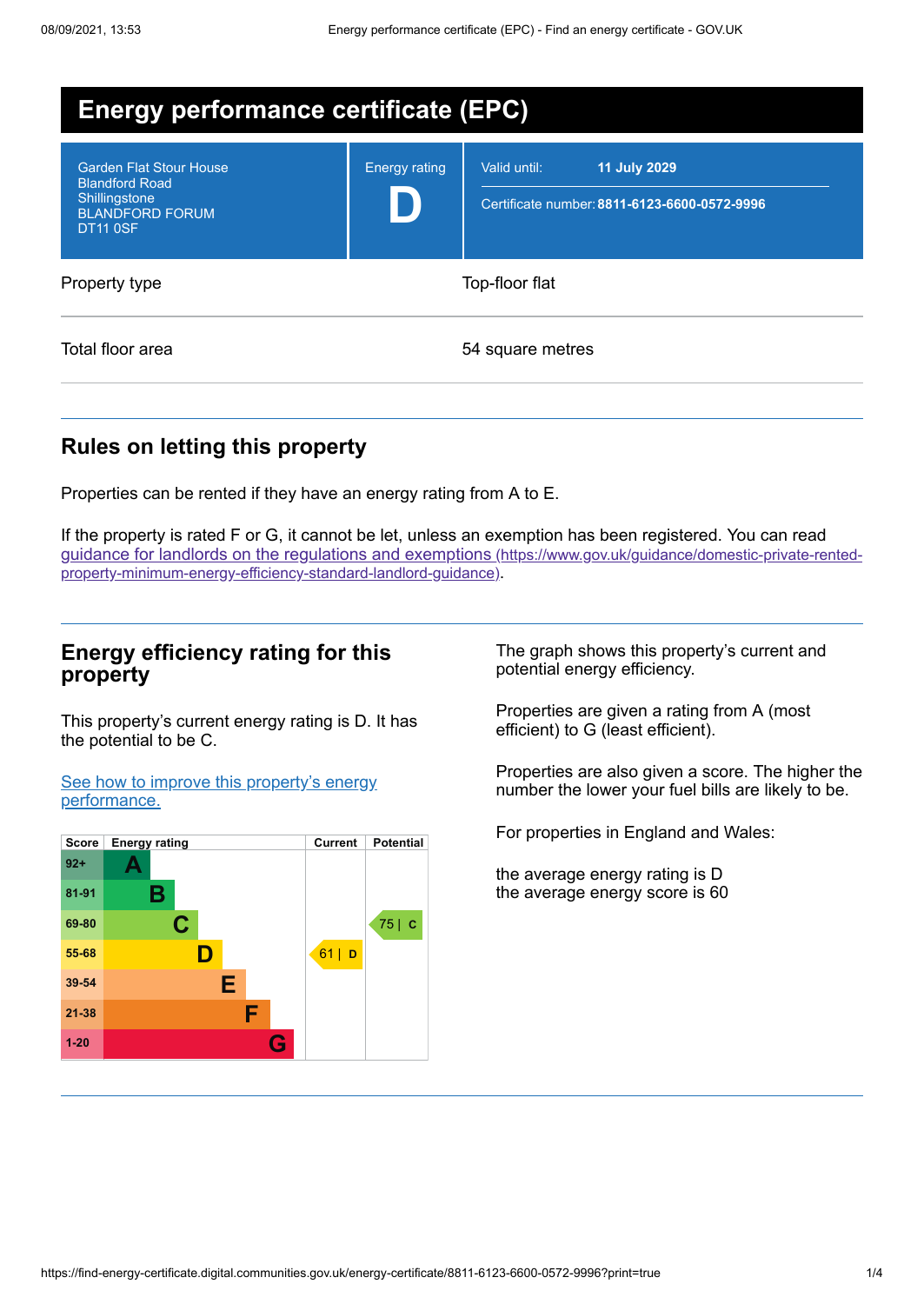# **Breakdown of property's energy performance**

This section shows the energy performance for features of this property. The assessment does not consider the condition of a feature and how well it is working.

Each feature is assessed as one of the following:

- very good (most efficient)
- good
- average
- poor
- very poor (least efficient)

When the description says "assumed", it means that the feature could not be inspected and an assumption has been made based on the property's age and type.

| <b>Feature</b>       | <b>Description</b>                                              | Rating    |
|----------------------|-----------------------------------------------------------------|-----------|
| Wall                 | Solid brick, as built, no insulation (assumed)                  | Very poor |
| Roof                 | Pitched, 200 mm loft insulation                                 | Good      |
| Window               | Single glazed                                                   | Very poor |
| Main heating         | Community scheme                                                | Good      |
| Main heating control | Flat rate charging, no thermostatic control of room temperature | Very poor |
| Hot water            | Community scheme                                                | Good      |
| Lighting             | Low energy lighting in all fixed outlets                        | Very good |
| Floor                | (another dwelling below)                                        | N/A       |
| Secondary heating    | None                                                            | N/A       |

### **Primary energy use**

The primary energy use for this property per year is 338 kilowatt hours per square metre (kWh/m2).

| <b>Environmental impact of this</b><br>property                                                                                                                                                        |                   | This property's potential<br>production                                                                                                                                                  | 1.8 tonnes of CO2 |
|--------------------------------------------------------------------------------------------------------------------------------------------------------------------------------------------------------|-------------------|------------------------------------------------------------------------------------------------------------------------------------------------------------------------------------------|-------------------|
| One of the biggest contributors to climate<br>change is carbon dioxide (CO2). The energy<br>used for heating, lighting and power in our<br>homes produces over a quarter of the UK's CO2<br>emissions. |                   | By making the recommended changes, you<br>could reduce this property's CO2 emissions by<br>1.4 tonnes per year. This will help to protect the<br>environment.                            |                   |
| An average household<br>produces                                                                                                                                                                       | 6 tonnes of CO2   | Environmental impact ratings are based on<br>assumptions about average occupancy and<br>energy use. They may not reflect how energy is<br>consumed by the people living at the property. |                   |
| This property produces                                                                                                                                                                                 | 3.2 tonnes of CO2 |                                                                                                                                                                                          |                   |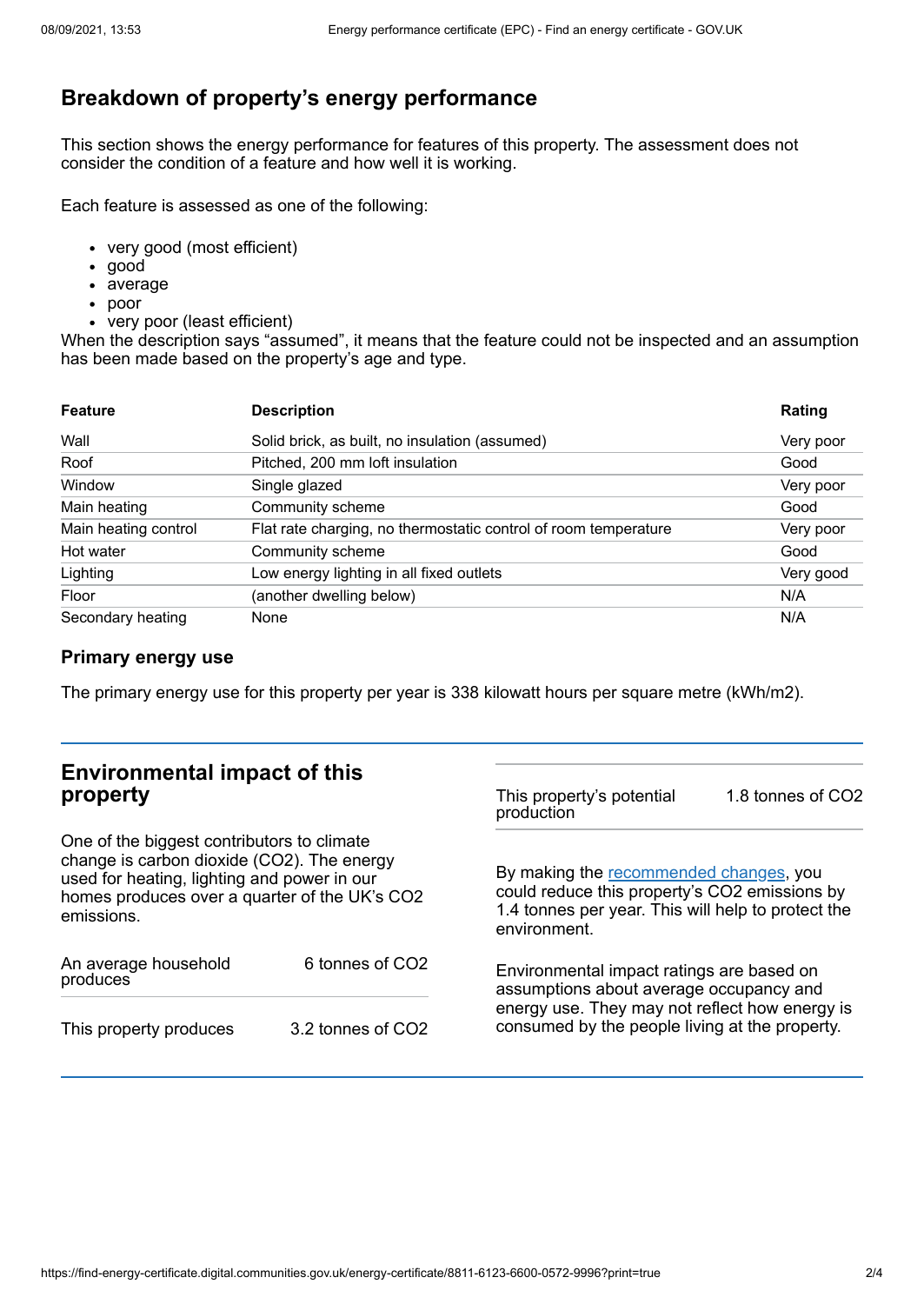# <span id="page-2-0"></span>**How to improve this property's energy performance**

Making any of the recommended changes will improve this property's energy efficiency.

If you make all of the recommended changes, this will improve the property's energy rating and score from D (61) to C (75).

| <b>Recommendation</b>                                                | <b>Typical installation</b><br>cost | <b>Typical yearly</b><br>saving |
|----------------------------------------------------------------------|-------------------------------------|---------------------------------|
| 1. Internal or external wall insulation                              | £4.000 - £14.000                    | £174                            |
| 2. Draught proofing                                                  | £80 - £120                          | £8                              |
| 3. Replace single glazed windows with low-E double glazed<br>windows | £3.300 - £6.500                     | £67                             |

### **Paying for energy improvements**

Find energy grants and ways to save energy in your home. [\(https://www.gov.uk/improve-energy-efficiency\)](https://www.gov.uk/improve-energy-efficiency)

| <b>Estimated energy use and</b><br>potential savings                                                                                                                                                 |      |                                                                                   | Heating a property usually makes up the<br>majority of energy costs.                                                                                                                                                                                                                                                                                |  |
|------------------------------------------------------------------------------------------------------------------------------------------------------------------------------------------------------|------|-----------------------------------------------------------------------------------|-----------------------------------------------------------------------------------------------------------------------------------------------------------------------------------------------------------------------------------------------------------------------------------------------------------------------------------------------------|--|
| Estimated yearly energy<br>cost for this property                                                                                                                                                    | £670 | Estimated energy used to heat this property<br>Space heating<br>7445 kWh per year |                                                                                                                                                                                                                                                                                                                                                     |  |
| Potential saving                                                                                                                                                                                     | £249 | Water heating                                                                     | 1927 kWh per year                                                                                                                                                                                                                                                                                                                                   |  |
| The estimated cost shows how much the<br>average household would spend in this property<br>for heating, lighting and hot water. It is not based<br>on how energy is used by the people living at the |      | insulation                                                                        | Potential energy savings by installing                                                                                                                                                                                                                                                                                                              |  |
| property.                                                                                                                                                                                            |      | <b>Type of insulation</b>                                                         | Amount of energy saved                                                                                                                                                                                                                                                                                                                              |  |
| The estimated saving is based on making all of<br>the recommendations in how to improve this                                                                                                         |      | Solid wall insulation                                                             | 3000 kWh per year                                                                                                                                                                                                                                                                                                                                   |  |
| property's energy performance.<br>For advice on how to reduce your energy bills<br>visit Simple Energy Advice<br>(https://www.simpleenergyadvice.org.uk/).<br>Heating use in this property           |      | of the payments.                                                                  | You might be able to receive Renewable Heat<br>Incentive payments (https://www.gov.uk/domestic-<br>renewable-heat-incentive). This will help to reduce<br>carbon emissions by replacing your existing<br>heating system with one that generates<br>renewable heat. The estimated energy required<br>for space and water heating will form the basis |  |